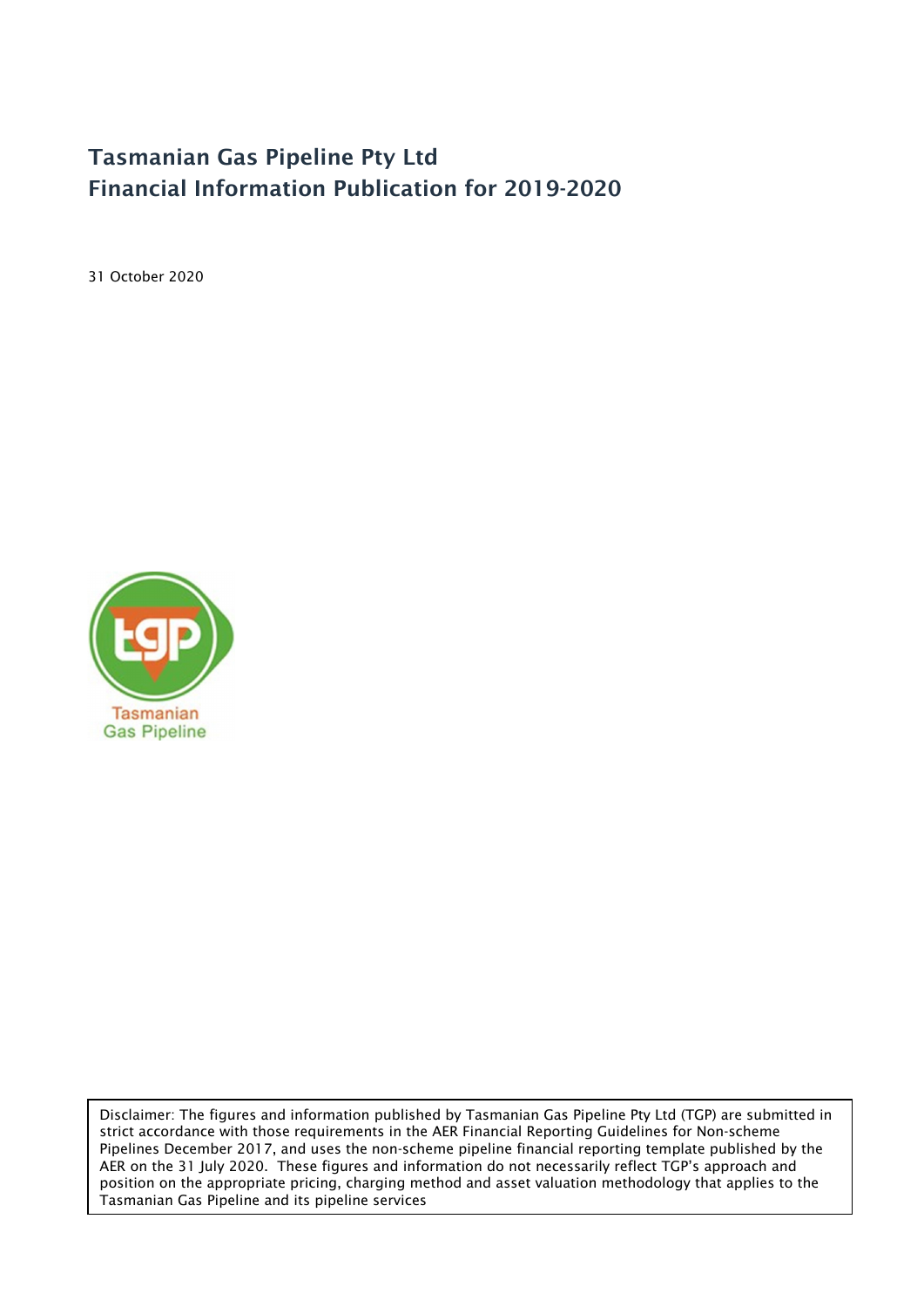

# 1. Introduction

### Purpose

Under Part 23 of the National Gas Rules, Service Providers for non-scheme pipelines are required to publish specific information including financial information and weighted price information.

The provision of this information is intended to assist prospective users to carry out a high-level assessment of the reasonableness of the Service Provider's standing price as well as the terms and conditions associated with the service.

A copy of the Financial Reporting Template is included at Appendix A. The Basis of Preparation, as outlined in Section 2 provides information in relation to the inputs and disclosures of the Financial Reporting Template. TGP has identified and adjusted certain formulas and column heading errors within the template as appropriate.

In line with Sections 8.4.1 and 8.4.2 of the Financial Reporting Guideline for Non-Scheme Pipelines (December 2017), An audit of the information contained in the Statement of Pipeline Revenue and Expenses and Pipeline Statement of Assets has been conducted in accordance with *ASA 805 Special Considerations— Audits of Single Financial Statements and Specific Elements* and *ASA 800 Special Considerations—Audits of Financial Reports Prepared in Accordance with Special Purpose Frameworks, Accounts or Items of a Financial Statement.* A review in accordance with *ASRE 2405 Review of Historical Information Other than a Financial Report* has been conducted on the Recovered Capital Method and Weighted Average Price Information. Copies of the audit and review reports are included in Section 3.

Information contained within this Basis of Preparation and the subsequent reporting Template is taken from a number of sources, including:

- Historical and current year audited financial statements
- Customer contracts
- TGP's nomination, scheduling and billing system
- TGP has also considered the Financial Information Disclosed by Gas Pipelines in Australia Report published by the Brattle Group Report and as released by COAG Energy Council as part of the COAG Regulation Impact Statement for options to improve gas pipeline regulation. This includes reporting in full AUD values and updating the Recovered Capital worksheet to no longer report cumulative values

# 2. Basis of Preparation

| <b>Template</b><br>Reference      | <b>Basis of Preparation</b>                                                                                                                                                                                                                                                                                                                                             |
|-----------------------------------|-------------------------------------------------------------------------------------------------------------------------------------------------------------------------------------------------------------------------------------------------------------------------------------------------------------------------------------------------------------------------|
| 1. Pipeline<br><b>Information</b> | The Commencement Date of the Guideline is 1 January 2018. Current year results<br>reflect the 1 July 2019 to 30 June 2020 financial year. Prior year comparisons are<br>reported for the period 1 July 2018 to 30 June 2019.                                                                                                                                            |
|                                   | All financial information has been prepared in accordance with the recognition and<br>measurement requirements specified by all Australian Accounting Standards and<br>Interpretations, with the exception of any divergence from these requirements as<br>specifically required under Part 23 of the National Gas Rules. These are detailed<br>below where applicable. |
|                                   | All financial information has been prepared under the historical cost convention and<br>on an accrual accounting basis.                                                                                                                                                                                                                                                 |
|                                   | Related Party has the same meaning as per the Corporations Act 2001. TGP does not<br>have any related party dealings that would impact disclosure in the Template.                                                                                                                                                                                                      |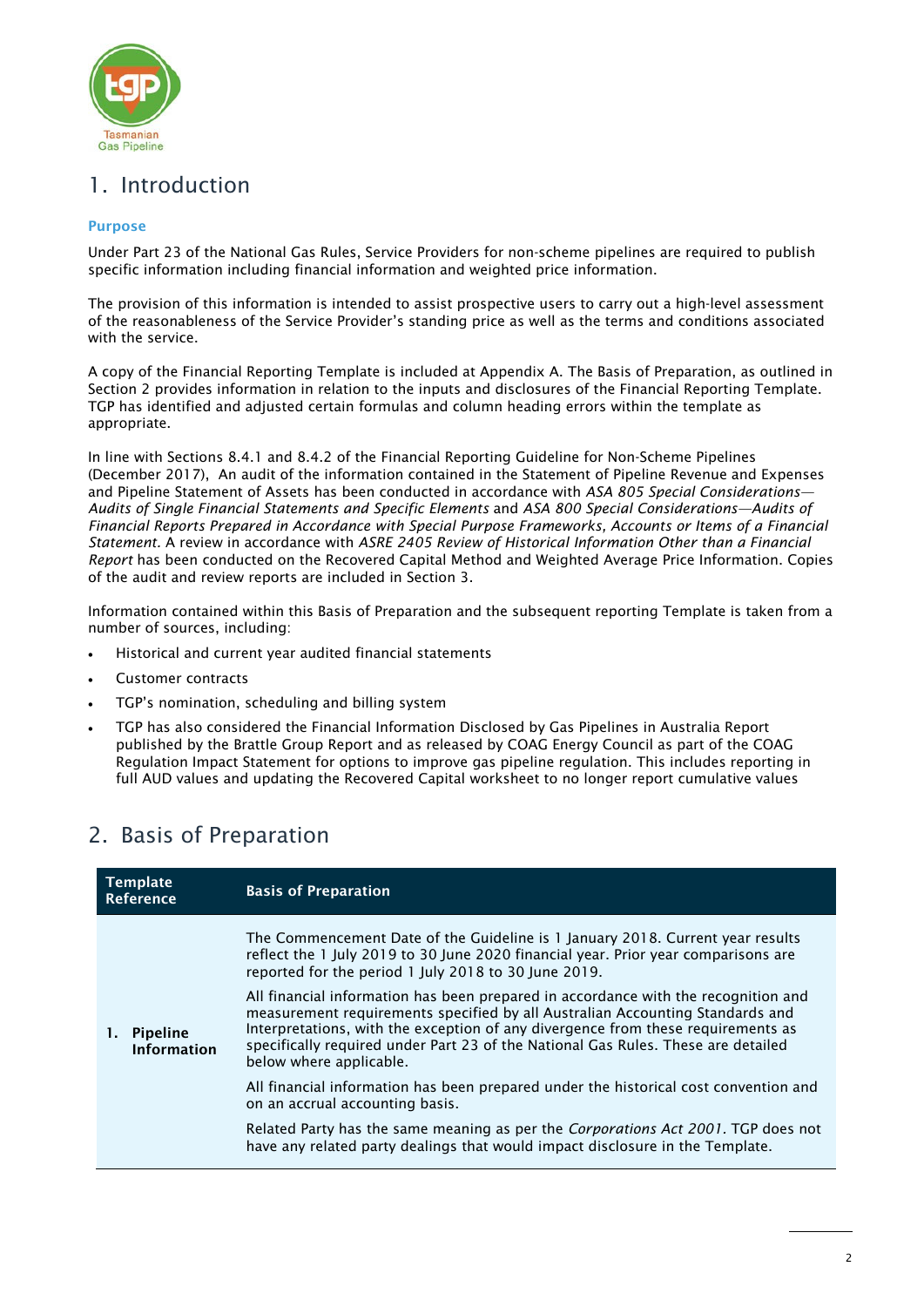

### Direct Revenue

Revenue is measured net of the amount of goods and services tax (GST). All revenue earned is directly attributable to TGP and is categorised as follows:

- Firm forward haul transportation services, which includes all TGP's firm revenue from these services
- Interruptible or as available compression services, which includes all TGP's revenue from these services
- Park and park and loan services, which includes all TGP's revenue from storage and park services
- In pipe trading services, which includes all TGP's revenue from these services
- Other direct revenue, which includes ad-hoc volumetric charges for overruns, imbalance revenue, metering, specific facility shipper charges and pass through charges

### Indirect Revenue

Indirect revenue is not included on the basis TGP has not earned revenue unrelated to its principal activities.

### Direct Costs

Expenditure is measured net of GST where applicable. As a single use asset, TGP classifies all cost as direct, split into the following categories:

 Repairs and Maintenance include all scheduled and ad-hoc repair and maintenance work completed on the TGP

2. Revenues and Expenses

- Wages are not included on the basis TGP does not have any direct employees. Operational and asset management staff are allocated to TGP via external Operational and Management Agreements in place
- Depreciation is calculated on a straight-line basis over the estimated useful life of an asset
- Insurance includes directly attributable insurance policies to the pipeline
- Licencing and Regulatory Costs include license fees and fees attributed to regulatory obligations
- Directly attributable finance charges TGP does not incur directly
- Leasing and Rental Costs refers to an office lease directly held and utilised directly by TGP
- Other Direct Costs refers to all other direct costs incurred by TGP in the Reporting Period in relation to the operation of the pipeline
- Costs relating to interest and taxes are not reported in the Template

### Shared Costs

TGP is a single pipeline business and does not have a shared cost structure. Costs incurred by TGP are directly attributable to the operation and maintenance of the pipeline.

TGP however, benefits from a lower operating cost base given the synergies of management costs from a portfolio approach of the asset manager. This means that TGP's operating costs are lower than what would be the case if TGP was managed as a standalone asset.

*Note: cell I23 in sheet 2.1 was adjusted to incorporate total revenue and correct disclosure*

### Plant and Equipment

3. Statement of Pipeline Assets Each class of plant and equipment is carried at cost, less accumulated depreciation.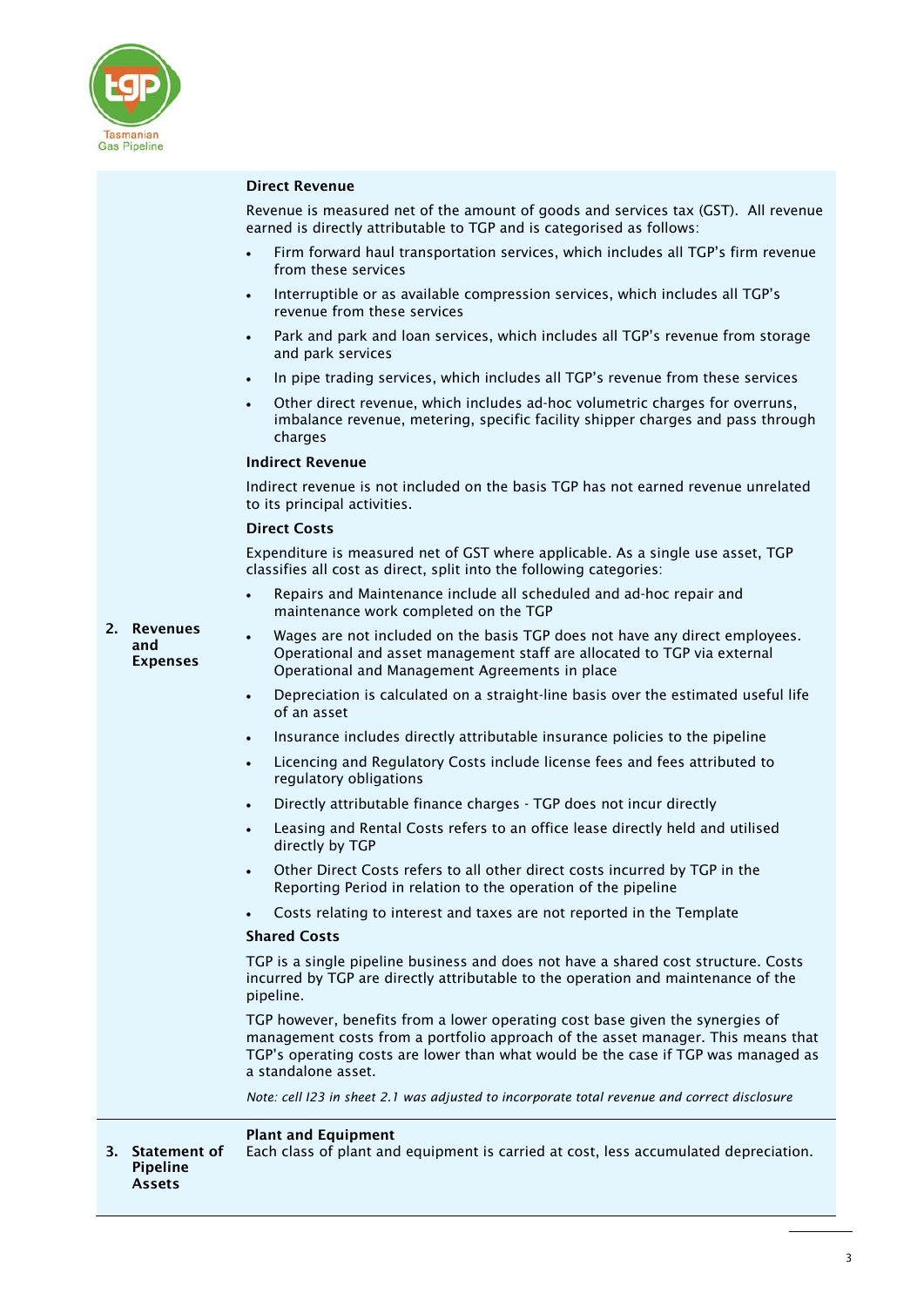

### Depreciation

The depreciable amount of all property, plant and equipment is depreciated over their estimated useful lives commencing from the time the asset is held available for use, consistent with the estimated consumption of the of the economic benefits embodied in the asset. Land is not depreciated.

### Easements

Easements are recorded at cost, being the present value of identified net cash flow streams (including renewal options) and are amortised on a straight line based over the estimated lives (in line with the expected useful life of the pipeline). TGP note, amortisation of easements is not included as a calculation formula in the Template. This is a divergence from the recognition and measurement requirements specified by all Australian Accounting Standards and Interpretations.

### Impairment

For impairment assessment purposes, assets are generally grouped at the lowest levels for which there are largely independent cash flows. Assets are assessed for impairment whenever events or circumstances arise that indicate the asset may be impaired. TGP has not recognised impairment losses for year end 30 June 2020.

### Pipeline Asset Useful Life

Asset lives are generally allocated in line with Appendix A of the Guidelines. Assets falling outside of this range are depreciated over their estimated useful lives.

#### Leased Assets

Leased assets are recognised at cost, comprising the amount of the initial measurement of the lease liability. Subsequent to initial recognition, lease assets are measured at cost, less accumulated depreciation. Lease assets are depreciated over the shorter of the lease term and the estimated useful life of the underlying asset, consistent with the estimated consumption of the economic benefits embodied in the underlying asset.

### Shared Supporting Assets

On the basis TGP is a single pipeline business, a shared asset structure is not applicable.

*Note: Cell N7 in sheet 3.3 was adjusted to 'current year depreciation' to appropriate reflect intended value of the column.*

### Pipeline Assets

Construction cost and capital additions are obtained with reference to audited financial statements for TGP Pty Ltd since the commissioning of the pipeline in 2002.

### Return of capital

Revenue and operating expenditure are obtained with reference to audited financial statements since construction of the pipeline.

4. Recovered Capital Net tax liabilities are nil on the basis the TGP sits within a tax consolidated group.

> Return on capital is the combination of the notional return on equity and notional return on debt during the applicable period. Notional return on equity is calculated using a regulated cost of equity plus a commercial rate of return. The notional cost of debt has been assumed to be the in line with historical regulatory determinations over the period.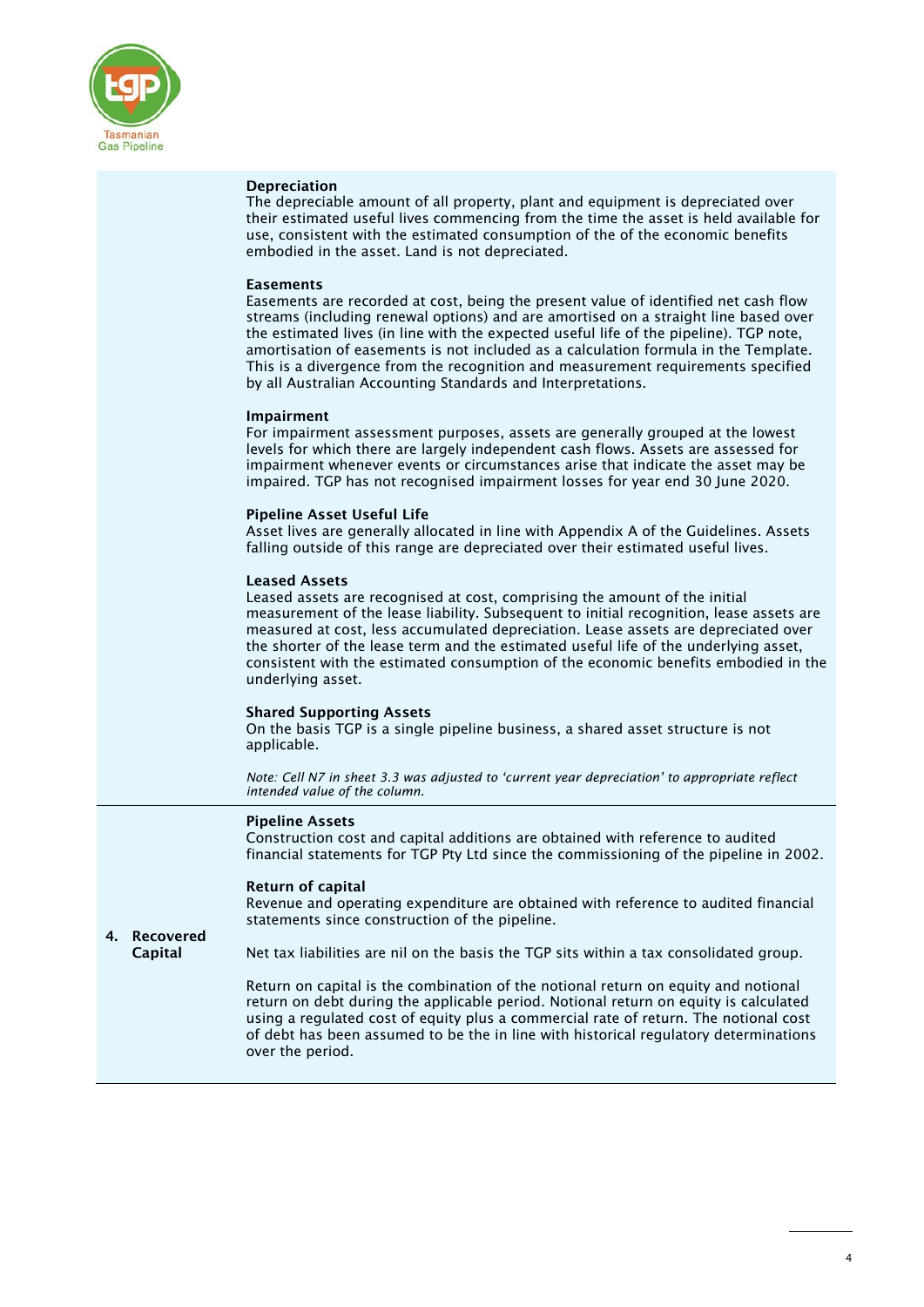

### Firm Forward haul transportation services

TGP transportation tariffs are split into multiple zones and form the basis of available pricing to shippers.

- TVPS Zone, with a single shipper, and therefore exempt from publishing a weighted average price
- Zone 1, with two shippers, and therefore exempt from publishing a weighted average price
- Zone 2, with multiple shippers
- TasHub, with two shippers and therefore exempt from publishing a weighted average price

TGP's delivery Zones are classified as the below.

### Zone 1 Delivery Points

Comalco, Ecka

### Zone 2 Delivery Points

Bridgewater, Burnie, Carrick/Hadspen(Launceston), Longford Tasmania, Port Latta, Spreyton, Ulverstone, Westbury, Westbury 2, Wynyard

#### VTS Delivery Point TasHub

The weighted average tariff for Zone 2 is calculated by determining the overall MDQ and the overall revenue for the period 1 July 2019 to 30 June 2020.

The calculations do not factor in any variable revenue (if applicable) such as imbalance or overrun charges, Shipper Specific Facility Charges or minimum monthly service charges.

5. Weighted Average Price

The formula used to calculate the Weighted Average Price for Firm Forward haul transportation services in Zone 2 is:

SUM of (individual shipper tariff x individual shipper annual MDQ contracted for Zone 2) Total contracted Zone 2 MDO for all shippers

### Interruptible or as available transportation services

TGP does not meet the requirements to publish the weighted average price because there is only a single shipper that utilises this service.

### 1BBackhaul Services

TGP does not meet the requirements to publish the weighted average price because there are only two shippers who utilise this service.

### Stand-alone compression services

TGP does not recover revenue from this service, as it is not offered on the pipeline. Therefore, TGP does not meet the requirements to publish the weighted average price.

### **Storage services**

The weighted average tariff for TGP firm storage is calculated by determining the overall MDQ and the overall revenue for the period 1 July 2019 to 30 June 2020.

Charges such as imbalance or overrun charges, Shipper Specific Facility Charges or minimum monthly service charges are generally not applicable to Storage Services. Therefore, the calculations do not factor in any of these charges.

The formula used to calculate the Weighted Average Price for firm storage is:  $SUM$  of (individual shipper tariff x individual contracted shipper annual  $MDQ$ )

Total contracted annual MDQ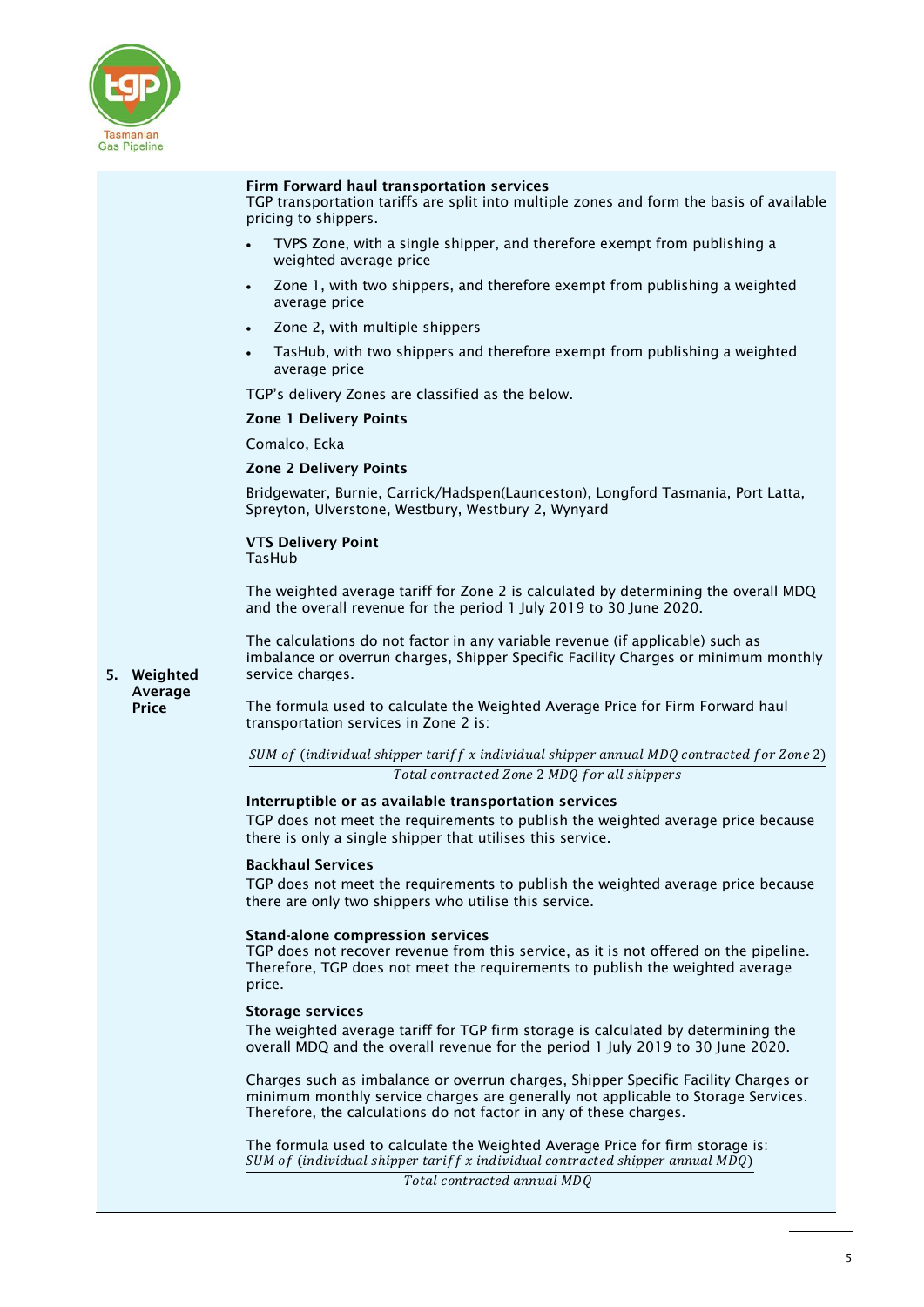

Appendix A - Financial Reporting Publication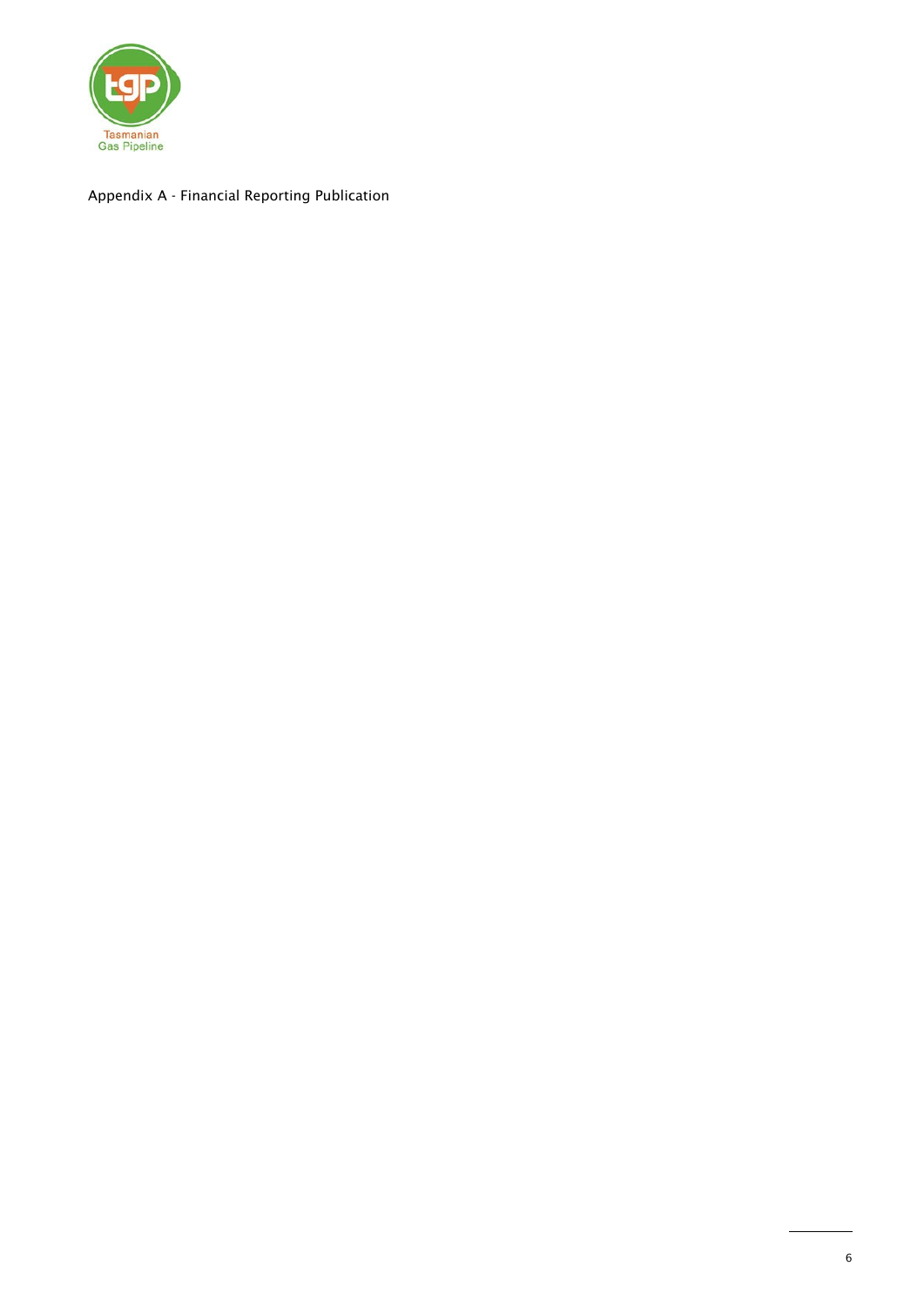

# *Independent auditor's report*

To the Directors of Tasmanian Gas Pipeline Pty Ltd

## *Our opinion*

We have audited the accompanying Pipeline Statements (the "Schedules") of Tasmanian Gas Pipeline Pty Ltd (the Company) for the year ended 30 June 2020 as required by the Financial Reporting Guideline for Non-Scheme Pipelines published in December 2017 issued by the Australian Energy Regulator.

In our opinion the accompanying the Schedules are prepared, in all material respects, in accordance with Financial Reporting Guidelines for Non-Scheme Pipelines published in December 2017 issued by the Australian Energy Regulator.

## *Basis for opinion*

We conducted our audit in accordance with Australian Auditing Standards. Our responsibilities under those standards are further described in the *Auditor's responsibilities for the audit of the Schedules* section of our report.

We believe that the audit evidence we have obtained is sufficient and appropriate to provide a basis for our opinion.

### *Independence*

We are independent of the Company in accordance with the ethical requirements of the Accounting Professional & Ethical Standards Board's APES 110 *Code of Ethics for Professional Accountants* (the Code) that are relevant to our audit of the Schedules in Australia. We have also fulfilled our other ethical responsibilities in accordance with the Code.

## *Emphasis of matter - basis of accounting and restriction on distribution and use*

We draw attention to the basis of preparation accompanying the Schedules, which describes the basis of preparation. The Schedules have been prepared by management for the purpose of fulfilling the requirements of the Financial Reporting Guideline for Non-Scheme Pipelines published in December 2017 issued by the Australian Energy Regulator. As a result, the Schedules may not be suitable for another purpose.

Our report is intended solely for Tasmanian Gas Pipeline Pty Ltd and its Directors for the purpose agreed in our engagement letter. We disclaim any assumption of responsibility for any reliance on this report to any persons or users other than the directors of Tasmanian Gas Pipeline Pty Ltd, or for any other purpose other than that for which it was prepared. Our opinion is not modified in respect of this matter.

## *Responsibilities of management for the Schedules*

Management of the Company is responsible for the preparation and fair presentation of the Schedules and has determined that the criteria used in the basis of preparation accompanying the Schedules is

### *PricewaterhouseCoopers, ABN 52 780 433 757*

*One International Towers Sydney, Watermans Quay, Barangaroo, GPO BOX 2650, SYDNEY NSW 2001 T: +61 2 8266 0000, F: +61 2 8266 9999, www.pwc.com.au*

*Level 11, 1PSQ, 169 Macquarie Street, Parramatta NSW 2150, PO Box 1155 Parramatta NSW 2124 T: +61 2 9659 2476, F: +61 2 8266 9999, www.pwc.com.au*

Liability limited by a scheme approved under Professional Standards Legislation.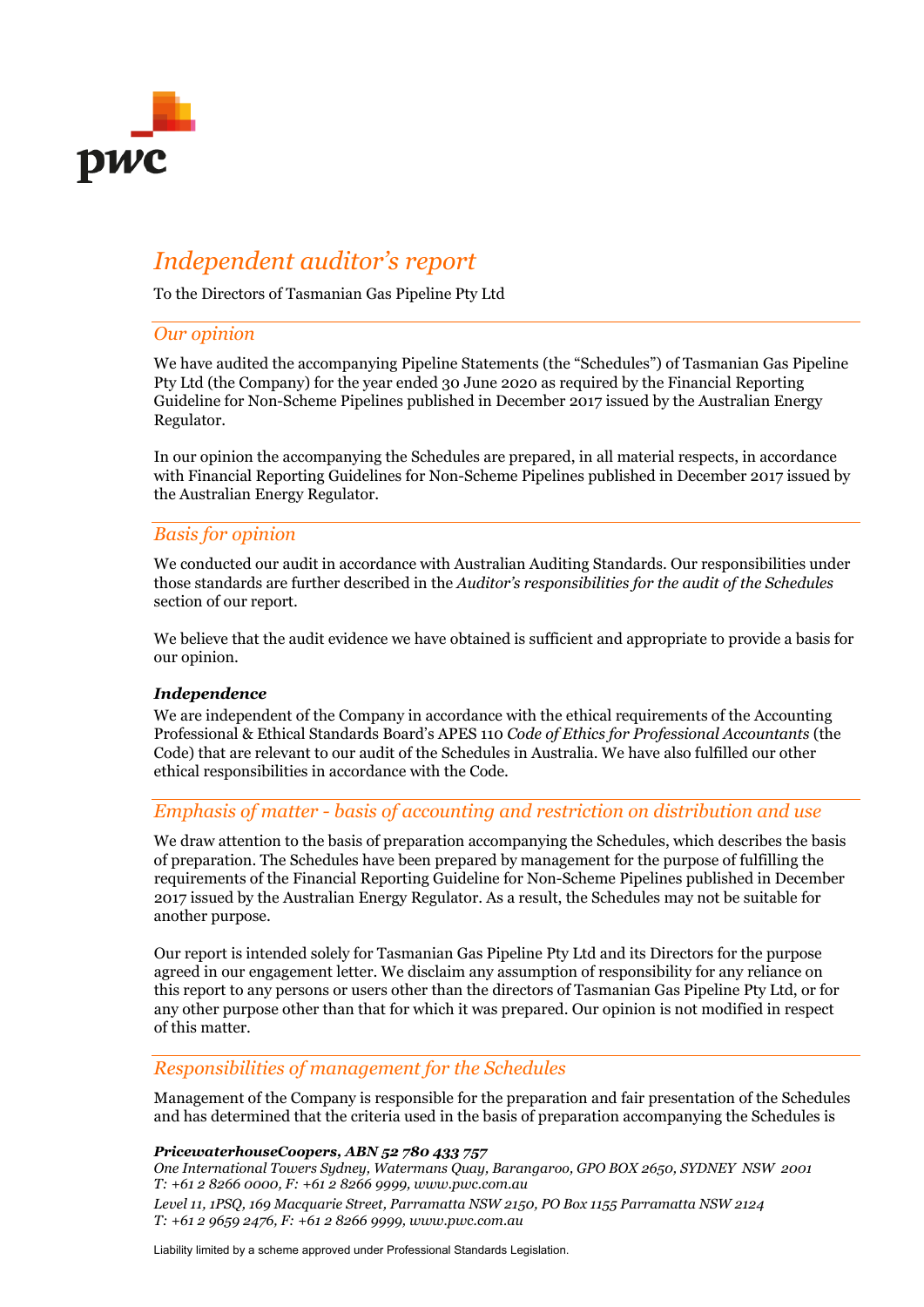

appropriate to meet the requirements of the Financial Reporting Guidelines for Non-Scheme Pipelines published in December 2017 issued by the Australian Energy Regulator. This responsibility includes establishing and maintaining internal controls relevant to the preparation and fair presentation of the Schedules that are free from material misstatement, whether due to fraud or error; selecting and applying appropriate accounting policies; and making accounting estimates that are reasonable in the circumstances.

## *Auditor's responsibilities for the audit of the Schedules*

Our objectives are to obtain reasonable assurance on whether the Schedules as a whole are free from material misstatement, whether due to fraud or error, and to issue an auditor's report that includes our opinion. Reasonable assurance is a high level of assurance, but is not a guarantee that an audit conducted in accordance with the Australian Auditing Standards will always detect a material misstatement when it exists. Misstatements can arise from fraud or error and are considered material if, individually or in the aggregate, they could reasonably be expected to influence the economic decisions of users taken on the basis of the Schedules.

As part of an audit in accordance with the Australian Auditing Standards, we exercise professional judgement and maintain professional scepticism throughout the audit. We also:

- Identify and assess the risks of material misstatement of the Schedules, whether due to fraud or error, design and perform audit procedures responsive to those risks, and obtain audit evidence that is sufficient and appropriate to provide a basis for our opinion. The risk of not detecting a material misstatement resulting from fraud is higher than for one resulting from error, as fraud may involve collusion, forgery, intentional omissions, misrepresentations, or the override of internal control.
- Obtain an understanding of internal control relevant to the audit in order to design audit procedures that are appropriate in the circumstances, but not for the purpose of expressing an opinion on the effectiveness of the Company's internal control.
- Evaluate the appropriateness of accounting policies used and the reasonableness of accounting estimates and related disclosures made by the directors.

We communicate with the directors regarding, among other matters, the planned scope and timing of the audit and significant audit findings, including any significant deficiencies in internal control that we identify during our audit.

Pricewaterhouse Coopes

PricewaterhouseCoopers

Crim 1

Craig Thomason Partner

Sydney 20 October 2020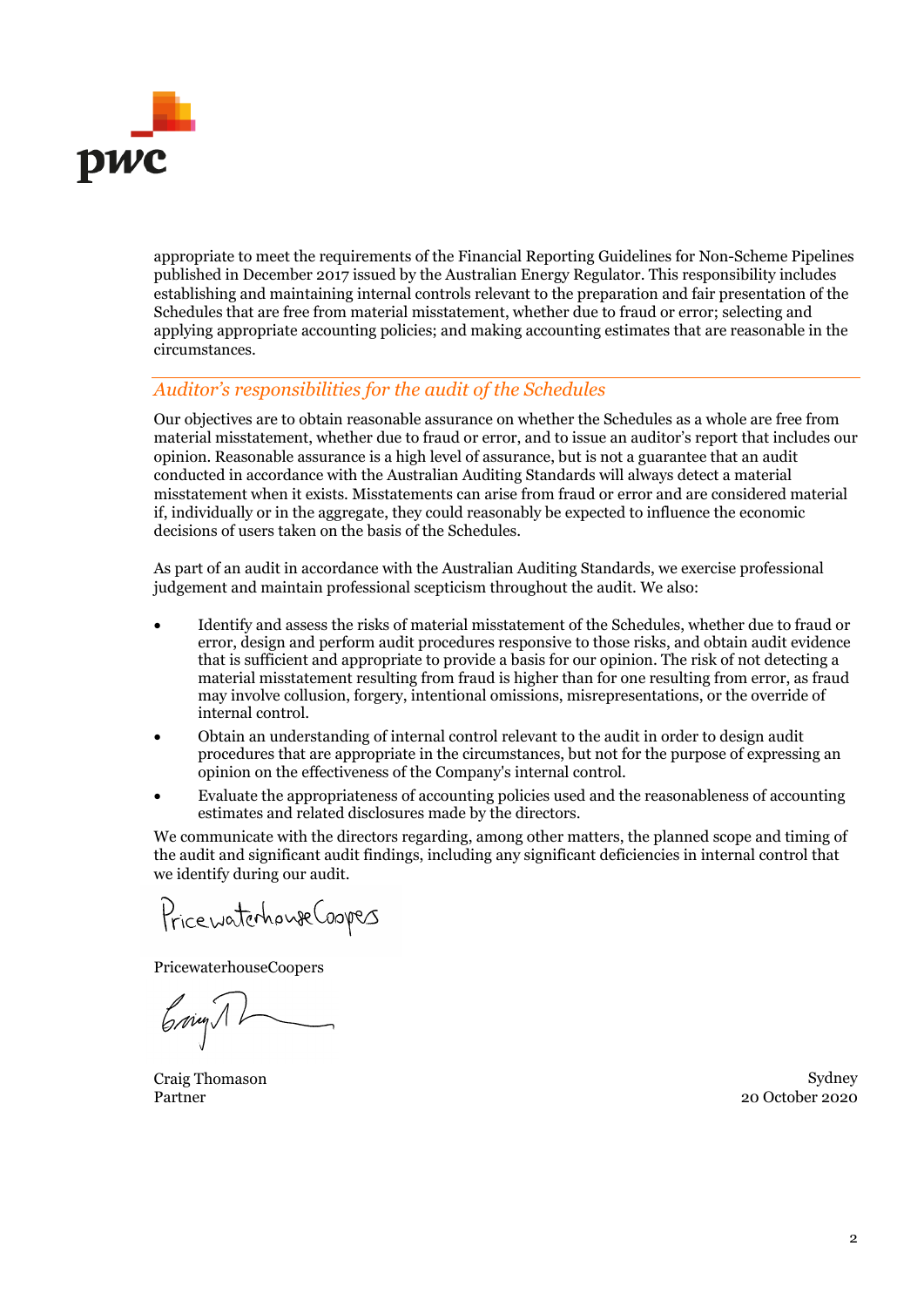

# **Independent auditor's review report to the directors of Tasmanian Gas Pipeline Pty Ltd on the Asset Valuation using the Recovered Capital Method Schedules as at 30 June 2020**

We have reviewed the accompanying Asset Valuation using the Recovered Capital Method Schedules of Tasmanian Gas Pipeline Pty Ltd (the "Company") as at 30 June 2020 (the "Schedules") as required by the Financial Reporting Guideline for Non-Scheme Pipelines published in December 2017 issued by the Australian Energy Regulator.

The Schedules have been prepared to satisfy the requirements of the Financial Reporting Guideline for Non-Scheme Pipelines published in December 2017 issued by the Australian Energy Regulator.

## *Management's responsibility for the Schedules*

Management is responsible for the preparation of the Schedules and has determined that the criteria used in the basis of preparation accompanying the Schedules is appropriate to meet the requirements of the Financial Reporting Guideline for Non-Scheme Pipelines published in December 2017. This responsibility includes establishing and maintaining internal control relevant to the preparation and fair presentation of the Schedules that are free from material misstatement, whether due to fraud or error; selecting and applying appropriate accounting policies; and making accounting estimates that are reasonable in the circumstances.

## *Assurance practitioner's responsibility*

Our responsibility is to express a conclusion on the Schedules based on our review. We have conducted our review in accordance with Australian Auditing Standard on Review Engagements ASRE 2405 *Review of Historical Financial Information Other than a Financial Report* (ASRE 2405) in order to state whether, on the basis of the procedures described, anything has come to our attention that causes us to believe that the Schedules are not prepared, in all material respects, in accordance with the basis of preparation accompanying the Schedules. No opinion is expressed as to whether the basis of preparation is appropriate to meet the requirements of the Financial Reporting Guideline for Non-Scheme Pipelines published in December 2017.

ASRE 2405 requires us to comply with the requirements of the applicable code of professional conduct of a professional accounting body.

A review consists of making enquiries, primarily of persons responsible for financial and accounting matters, and applying analytical and other review procedures. A review is substantially less in scope than an audit conducted in accordance with Australian Auditing Standards and consequently does not enable us to obtain assurance that we would become aware of all significant matters that might be identified in an audit. Accordingly, we do not express an audit opinion.

### *PricewaterhouseCoopers, ABN 52 780 433 757*

*One International Towers Sydney, Watermans Quay, Barangaroo, GPO BOX 2650, SYDNEY NSW 2001 T: +61 2 8266 0000, F: +61 2 8266 9999, www.pwc.com.au*

*Level 11, 1PSQ, 169 Macquarie Street, Parramatta NSW 2150, PO Box 1155 Parramatta NSW 2124 T: +61 2 9659 2476, F: +61 2 8266 9999, www.pwc.com.au*

Liability limited by a scheme approved under Professional Standards Legislation. 1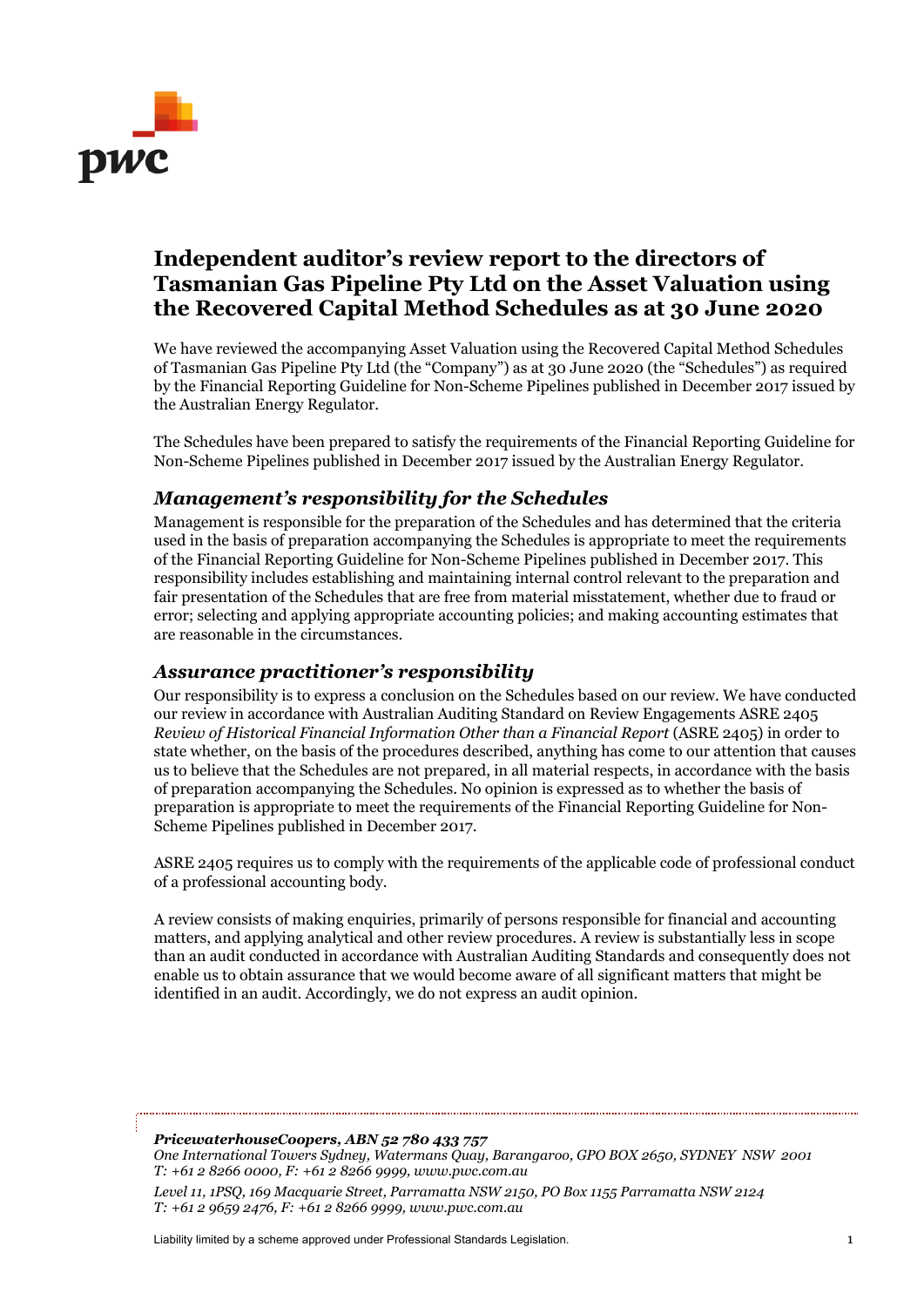

## *Independence*

In conducting our review, we have complied with the independence requirements of the Accounting Professional and Ethical Standards Board's APES 110 Code of *Ethics for Professional Accountants.*

## *Conclusion*

Based on our review, which is not an audit, nothing has come to our attention that causes us to believe that the Schedules have not prepared, in all material respects, in accordance with the accompanying basis of preparation as at 30 June 2020.

## *Emphasis of matter - basis of preparation and restriction on distribution and use*

Without modifying our conclusion, we draw attention to the basis of preparation accompanying the Schedules which describes the basis of preparation. The Schedules have been prepared by management for the purpose of fulfilling the requirements of the Financial Reporting Guideline for Non-Scheme Pipelines published in December 2017 issued by the Australian Energy Regulator. As a result, the Schedules may not be suitable for another purpose.

Our report has been prepared for the directors of Tasmanian Gas Pipeline Pty Ltd for the purpose agreed in our engagement letter. We disclaim any assumption of responsibility for any reliance on this report to any persons or users other than the directors of Tasmanian Gas Pipeline, or for any purpose other than that for which it was prepared.

Pricewaterhouse Coopes

PricewaterhouseCoopers

Grim

Craig Thomason Partner

Sydney 20 October 2020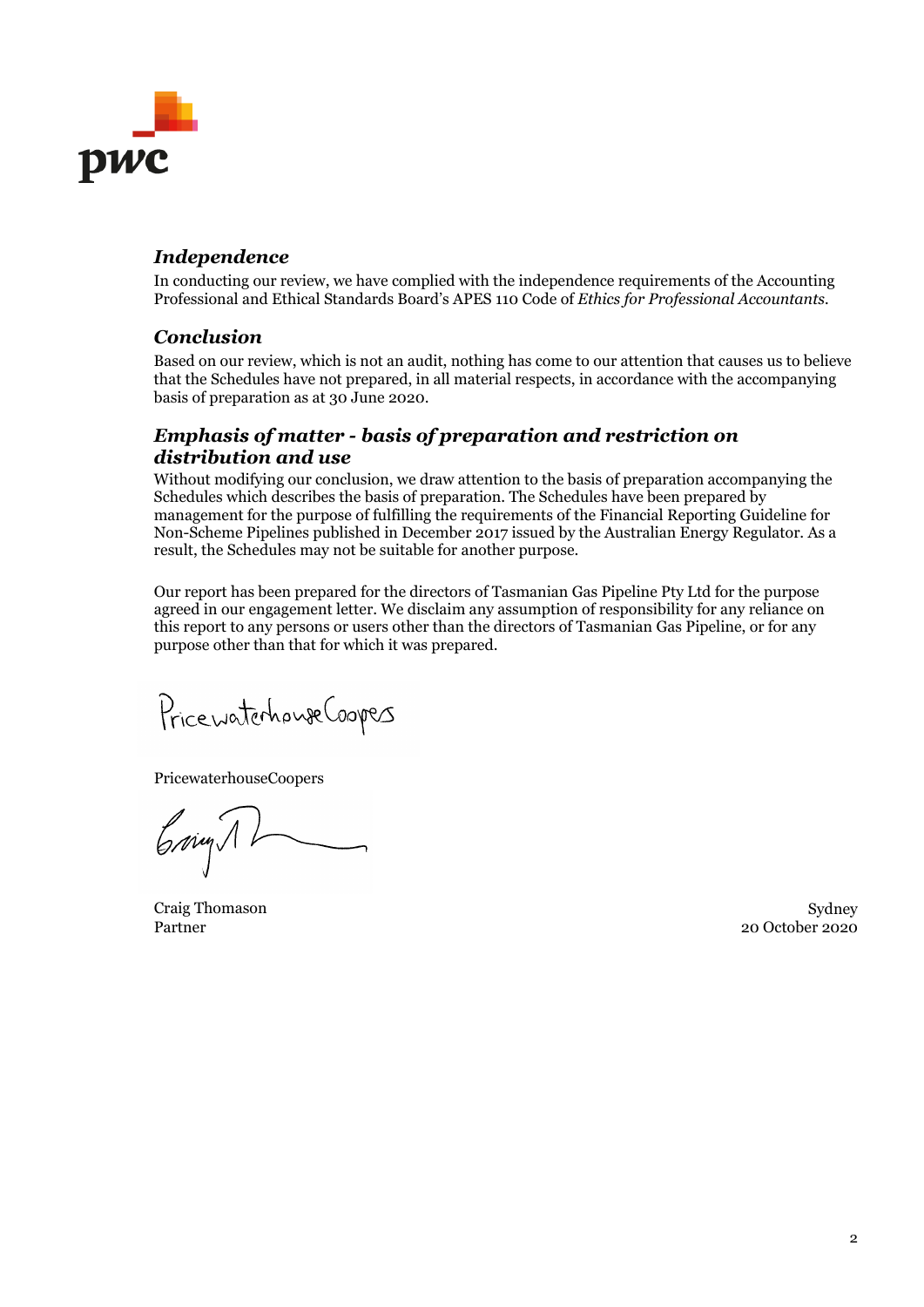

# **Independent auditor's review report to the directors of Tasmanian Gas Pipeline Pty Ltd on the Weighted Average Price Information Schedules for the year ended 30 June 2020**

We have reviewed the accompanying Weighted Average Price Information Schedules of Tasmanian Gas Pipeline Pty Ltd (the "Company") for the year ended 30 June 2020 (the "Schedules") as required by the Financial Reporting Guideline for Non-Scheme Pipelines published in December 2017 issued by the Australian Energy Regulator.

The Schedules have been prepared to satisfy the requirements of the Financial Reporting Guideline for Non-Scheme Pipelines published in December 2017 issued by the Australian Energy Regulator.

## *Management's responsibility for the Schedules*

Management is responsible for the preparation of the Schedules and has determined that the criteria used in the basis of preparation accompanying the Schedules is appropriate to meet the requirements of the Financial Reporting Guideline for Non-Scheme Pipelines published in December 2017. This responsibility includes establishing and maintaining internal control relevant to the preparation and fair presentation of the Schedules that are free from material misstatement, whether due to fraud or error; selecting and applying appropriate accounting policies; and making accounting estimates that are reasonable in the circumstances.

## *Assurance practitioner's responsibility*

Our responsibility is to express a conclusion on the Schedules based on our review. We have conducted our review in accordance with Australian Auditing Standard on Review Engagements ASRE 2405 *Review of Historical Financial Information Other than a Financial Report* (ASRE 2405) in order to state whether, on the basis of the procedures described, anything has come to our attention that causes us to believe that the Schedules are not prepared, in all material respects, in accordance with the basis of preparation accompanying the Schedules. No opinion is expressed as to whether the basis of preparation is appropriate to meet the requirements of the Financial Reporting Guideline for Non-Scheme Pipelines published in December 2017.

ASRE 2405 requires us to comply with the requirements of the applicable code of professional conduct of a professional accounting body.

A review consists of making enquiries, primarily of persons responsible for financial and accounting matters, and applying analytical and other review procedures. A review is substantially less in scope than an audit conducted in accordance with Australian Auditing Standards and consequently does not enable us to obtain assurance that we would become aware of all significant matters that might be identified in an audit. Accordingly, we do not express an audit opinion.

### *P ricewaterhouseCoopers, ABN 52 780 433 757*

*One International Towers Sydney, Watermans Quay, Barangaroo, GPO BOX 2650, SYDNEY NSW 2001 T: +61 2 8266 0000, F: +61 2 8266 9999, www.pwc.com.au*

*Level 11, 1PSQ, 169 Macquarie Street, Parramatta NSW 2150, PO Box 1155 Parramatta NSW 2124 T: +61 2 9659 2476, F: +61 2 8266 9999, www.pwc.com.au*

Liability limited by a scheme approved under Professional Standards Legislation. 1